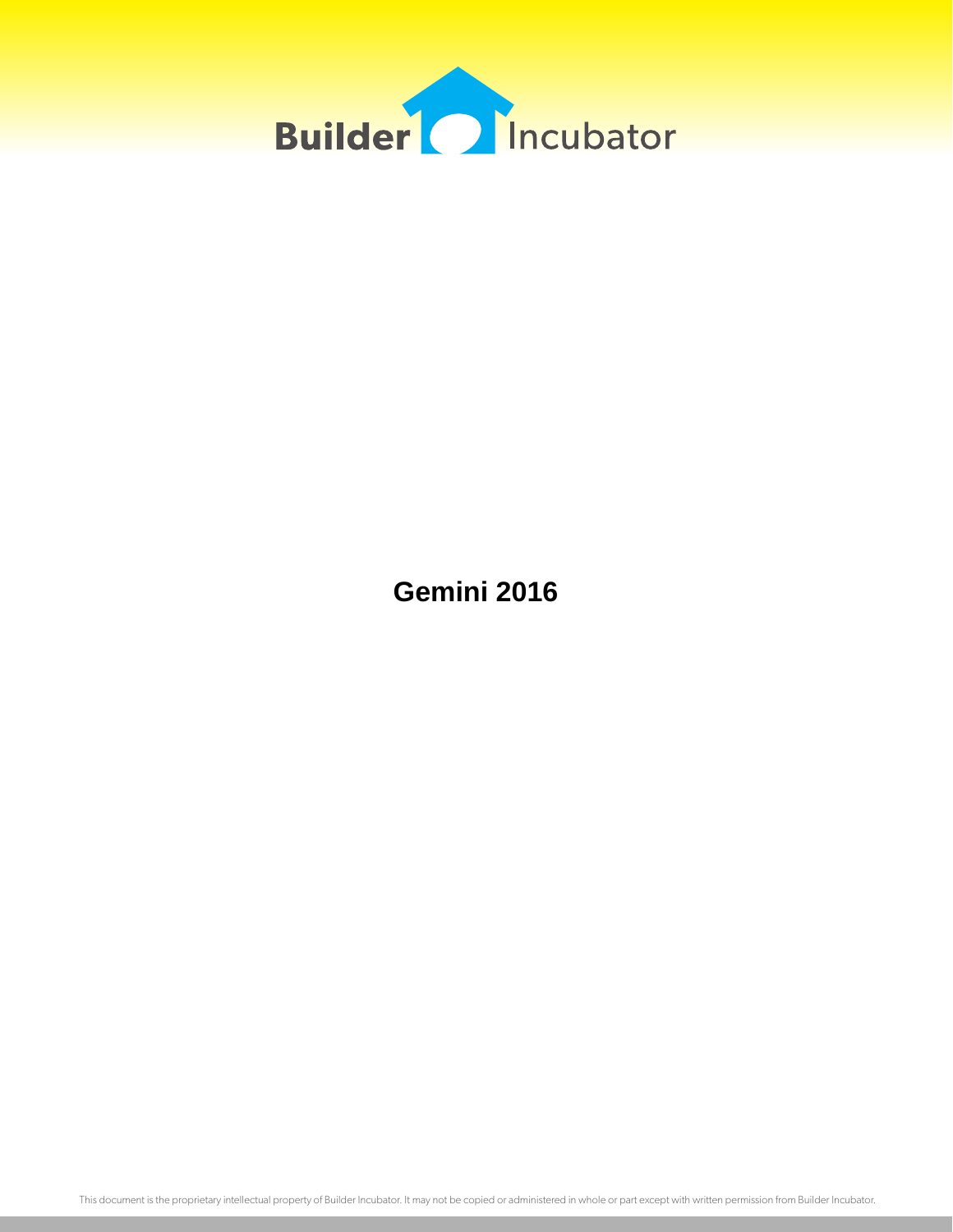### **JC: Relocate Contract Amount on Job List Report**

Program(s): Gemini Software Report: 5024

JC | Reports | Job List Report

Relocated "Contract Amount" to the job summary line if the "Show Cost to Date" option is checked. The contract amount is rounded to the nearest dollar due to space limitations.

### **AP: Lien Waiver Management**

Program(s): Gemini Software Report: 5027

AP | Process AP Checks

AP | Waiver of Lien Log

AP | Reports | Waiver of Lien Log

Changed the Waiver of Lien Log module to more closely integrate with the Process AP Checks module to enable users to more positively manage vendor holds and track lien waivers due in.

Process AP Checks:

- Added a "Check for Outstanding Waivers of Lien" checkbox to the Print Proofing report setup window. When checked, a warning will be printed on the Proofing report if a required waiver has NOT been received (although the amount due to the vendor will still be added to the total check-run amount).

- Print AP Checks

- Added a new "Hold vendors with outstanding lien waivers" checkbox to the AP Checkwriter setup window.

- Added lien holds to the Checkwriter summary area at the top of the setup window ("Warranty/Manual/Lien Holds"). When the "Hold vendors..." checkbox option is checked, affected vendor check(s) will not be printed but their invoice payment selections will remain in the AP Check Run for future release and printing.

Waiver of Lien Log browser window:

- Added a new "R" (Received) column in which an "N" will appear if a waiver has NOT been Received.

- Added a new "Show Received" checkbox.

- Added new "Receive" and "Receive Tagged" buttons which will set the highlighted line and Marked lines, respectively, to Received.

- Added a new "Delete Tagged" button which will Delete all Marked lines.

Waiver of Lien Log Report:

- Added a new "Show Unreceived Only" checkbox.

- Updated report output to show an asterisk "\*" (far left) for liens which have not been marked received.
- Changed window date prompt descriptions to be "... Check Date" instead of "... Doc Date".

### **AP, PR: Export AP 1099-MISC and PR W2 Form Data**

Program(s): Gemini Software Report: 5030

AP | Vendor List Maintenance | General

AP | Reports | 1099 Forms / Magnetic

PR | W-2 Operations | Export W-2

AP: Added an "Export 1099" option to the 1099 Forms/Magnetic browser Action dropdown menu. NOTE: Form 1099 "Name" and "Alt Name" information which will be exported depends on the 'Use for 1099' checkbox setting to the right of the 'DBA Name' field in the vendor's Vendor List Maintenance file header. If the 'Use for 1099' checkbox is checked, then the 1099 "Name" will contain 'DBA Name' field information and "Alt Name" will contain Vendor Name field information.

PR: Added an "Export W-2" option to the W-2 Operations menu. In addition to federal tax informaton, State and Local tax information is also exported. The exact columns which are created during data export depends on what is contained within the data file for the selected year. Exported data includes any manual W-2 file changes users have made in the W-2 Operations

When either of the above file export options are selected, a File Location field will appear in which the user must enter the file location and name. Data will be subsequently exported in .CSV (Comma Separated Value) format.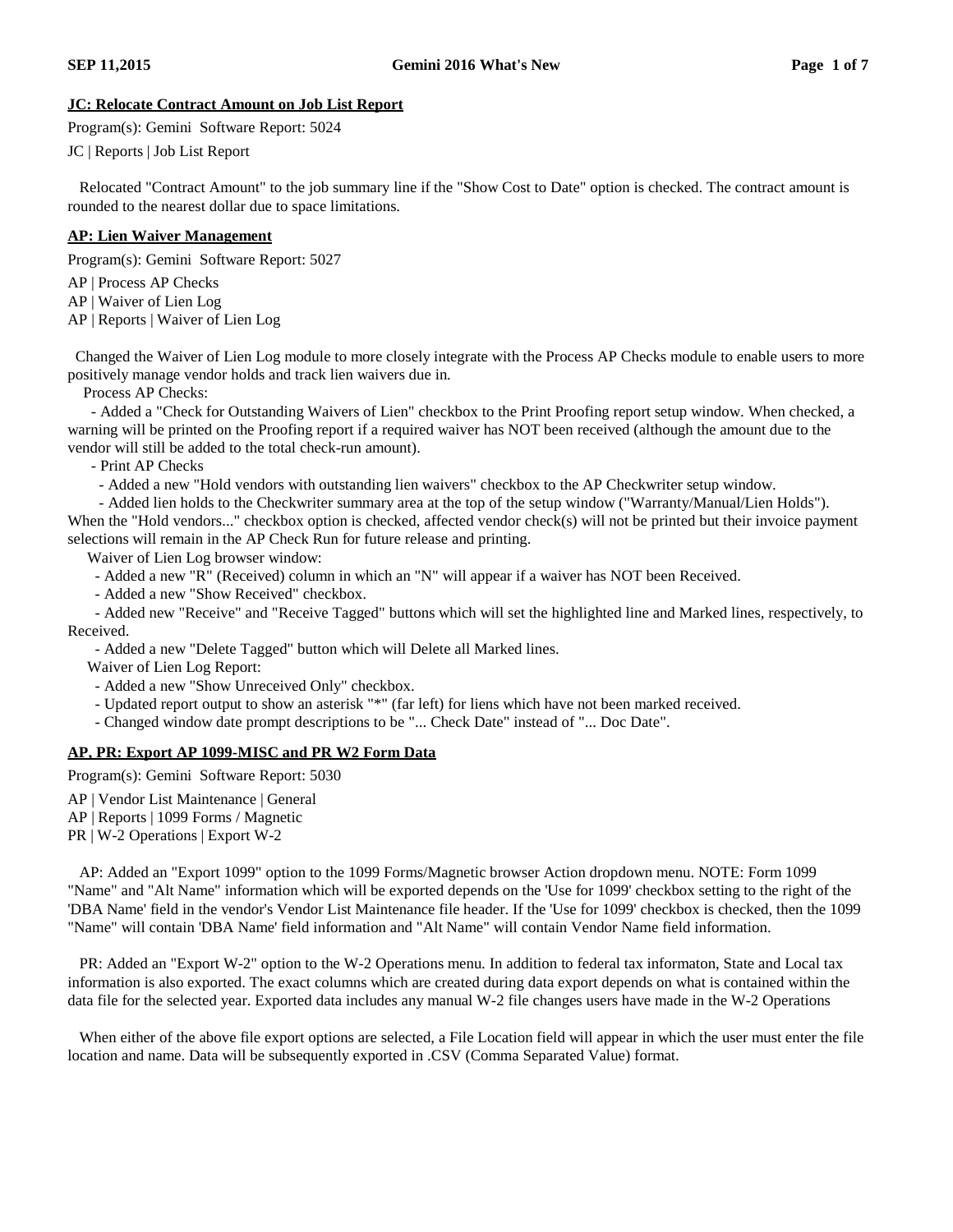# **JC, PO: Require Reason Code for Change Orders / User Document Tracking**

Program(s): Gemini Software Report: 5037

File | Supervisor | Configuration

File | User Maintenance

JC | Change Orders | Insert / Change

PO | Add / Edit Document | Insert / Change

Added a new "Reason Code Required for Change Orders" check box to the JC Configuration tab. When checked, a Reason Code must be entered to be able to save a JC Change Order.

Added a new user "Initials" field to the User Maintenance General tab which will subsequently be used for document tracking in both the JC Change Order and the Purchase Order maintenance modules.

Added new "By" user initials display fields to the:

- JC | Change Orders | Insert / Change window (right of Change Order number). When a user creates a new Change Order, their user ID will be permanently attached to the Change Order document.

- PO | Add / Edit Document | Insert / Change window (left of the Distribution box). The program has recorded this information for PO's for a number of versions but now it is visible.

## **PO: New Filter Option**

Program(s): Gemini Software Report: 5048

PO | Maintenance | PO Viewer

Added a new "PO Viewer" research tool option which allows POs to be selected for review using user defined filters. When selected, the PO Viewer automatically opens the new "PO Viewer - Set Filters" window used to define which PO's will be loaded for rev

Filters initially default to include all POs. "Doc Date" and "Approval Date" date fields are mutually exclusive. When either set of date fields are defined, the other set of date fields are dimmed out. Once user filters are defined, clicking on "OK" will force the desired POs to display in the "PO Viewer" browser window.

The "Update View" button reopens the PO Viewer - Set Filters window to allow the user to redefine PO selection filters. If just reaccepted with no changes, the current list of POs will reload.

The "Edit PO" button performs the same function as "Change" on the PO | Add/Edit Document window. It allows the user to view full PO detail as well as make changes. NOTE: Existing POs can only be veiwed and changed, they cannot be deleted nor can new POs be inserted (you must use the PO | Add/Edit Document function for these actions).

- Clicking on the "OK" button, will update a changed PO as well as all related master/addendum POs.

- Changes only apply to edited documents. Other document changes will not be reflected in the list until a new "Update View" is done.

- Clicking on a given column header will sort on that column and the selected column header title will turn blue. For all except first two columns (Doc Num and Adn [Addendum]), POs will be sorted based on whatever information is in the selected column and sub-sorted by Doc Num & Adn.

- The Adn column sorts by Addendum number only. Therefore, related documents may not appear together.

- "Records: ####" in the lower right corner of the viewer browser window displays the number of documents that are current

### **ALL: New Pop-up Calendars**

Program(s): PSClient, Eclare, Gemini Software Report: 5050

Eclare: All Gemini: All PSClient: All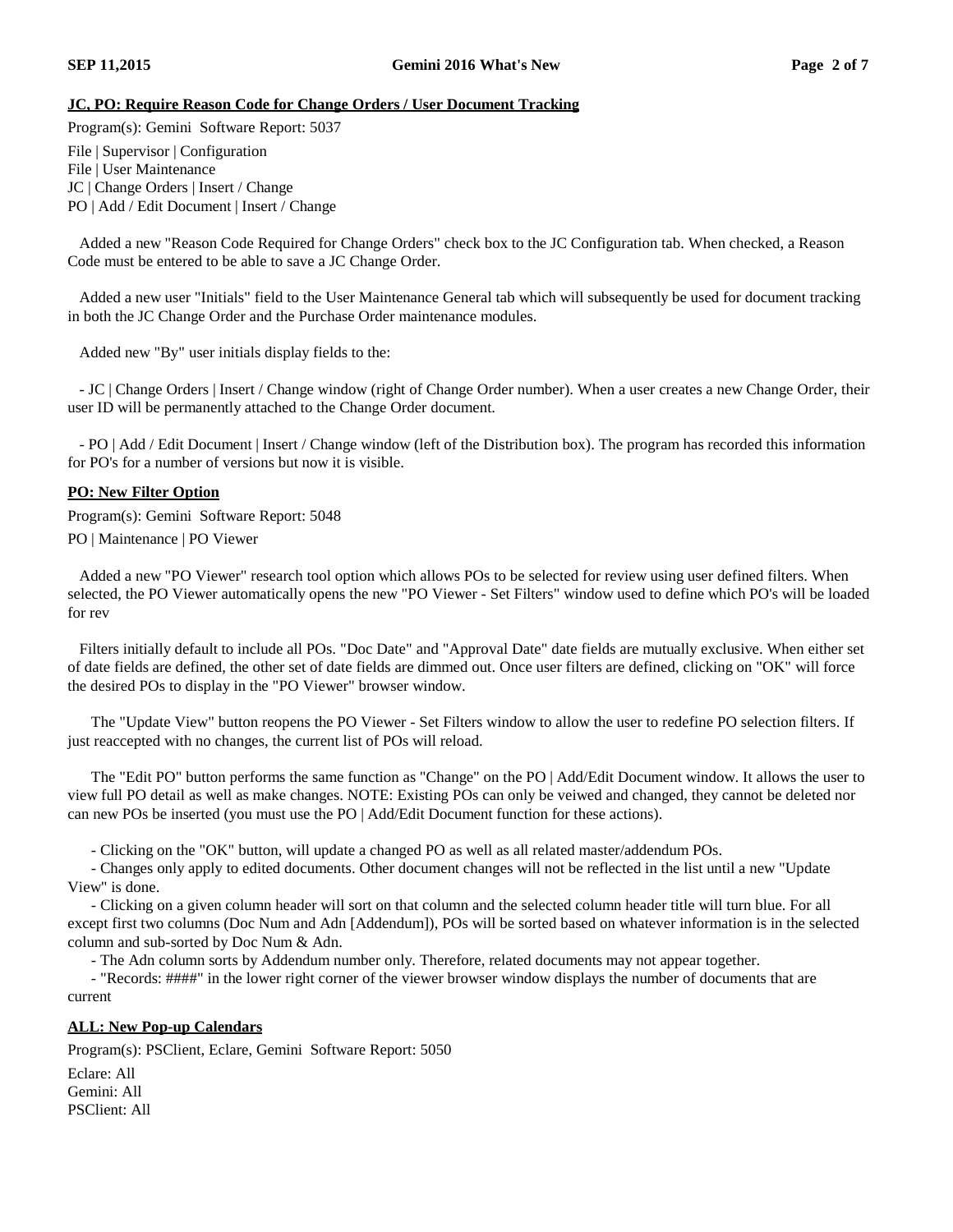Updated pop-up calendar window features in all locations within all programs as follows:

- Displays previous and next month's dates as space permits.

- Clicking on a day within a Previous / Next month will move to and display that month's calendar.

- Double-clicking on a day within a Previous / Next month will select it and close the calendar.

- Keyboard Left, Right, Up, and Down arrows change the Day/Date focus.

- Shift Left / Right arrows will change the Month while Shift Up / Down arrows will change the Day (previous/next,

respectively). (previous/next

- The calendar will move backward or forward a month if the end of the display range is reached. This is primarly for mouse users who have a wheel which will change calendar Day values.

- Added a "Today" button which, when clicked on, will instantly reset the calendar to the current computer date.

### **AP, AR: Add Invoice # Tabs to Payments Browsers**

Program(s): Gemini Software Report: 5053

- AP | Vendor List Maintenance | Payments
- AR | Customer List Maintenance | Payments

AP: Added an "Invoice #" tab to the Payments window browser which displays information in invoice number order.

AR: Added an "Invoice #" tab to the Payments window browser which displays information in invoice number order.

NOTE: Invoice numbers in both modules are considered to be "string" data and are sorted accordingly. Therefore, invoice number "5" would be sorted after/below invoice number "100" (because "5" comes after "1").

#### **PO: Price Book Description Search**

Program(s): Gemini Software Report: 5057

PO | Add/Edit Document | Insert/Change | Insert/Change | Price Book #

PO | Price Book

Added a "Search" filter field to the Price Book browser window. If a value is entered, the browse list will be restricted to those items who's Description contains the specified case insensitive value. For example, "2X8" would match "1x2x8" as well as

### **All: Company Log in**

Program(s): PSClient, Eclare, Gemini Software Report: 5063

Changed the information window that appears if other users are active when the supervisor tries to log in. The window will now show a list of users in a browse list.

### **PO: Add New Columns to Browser Window**

Program(s): Gemini Software Report: 5085 PO | Add/Edit Document

Added three new columns to the PO documents browser window, "Rcv Date", "Rcv Invoice", and "Rcv Amount". Additional columns are hidden by default but can be unhidden by right-clicking in the PO documents browser area and selecting 'Select Columns to Show' on the menu which will appear. Column comments:

- "Rcv Date": If a PO has been received into AP, the date it was received. Will only display if a payment has been received into AP. If one or more payments have been made against a given PO, a plus sign "+" will appear after the date but only the first paymant will display. If the PO has been paid in full, the plus sign will be omitted.

- "Rcv Invoice": Received AP invoice number.

- "Rcv Amount": Amount of the first invoice received into AP.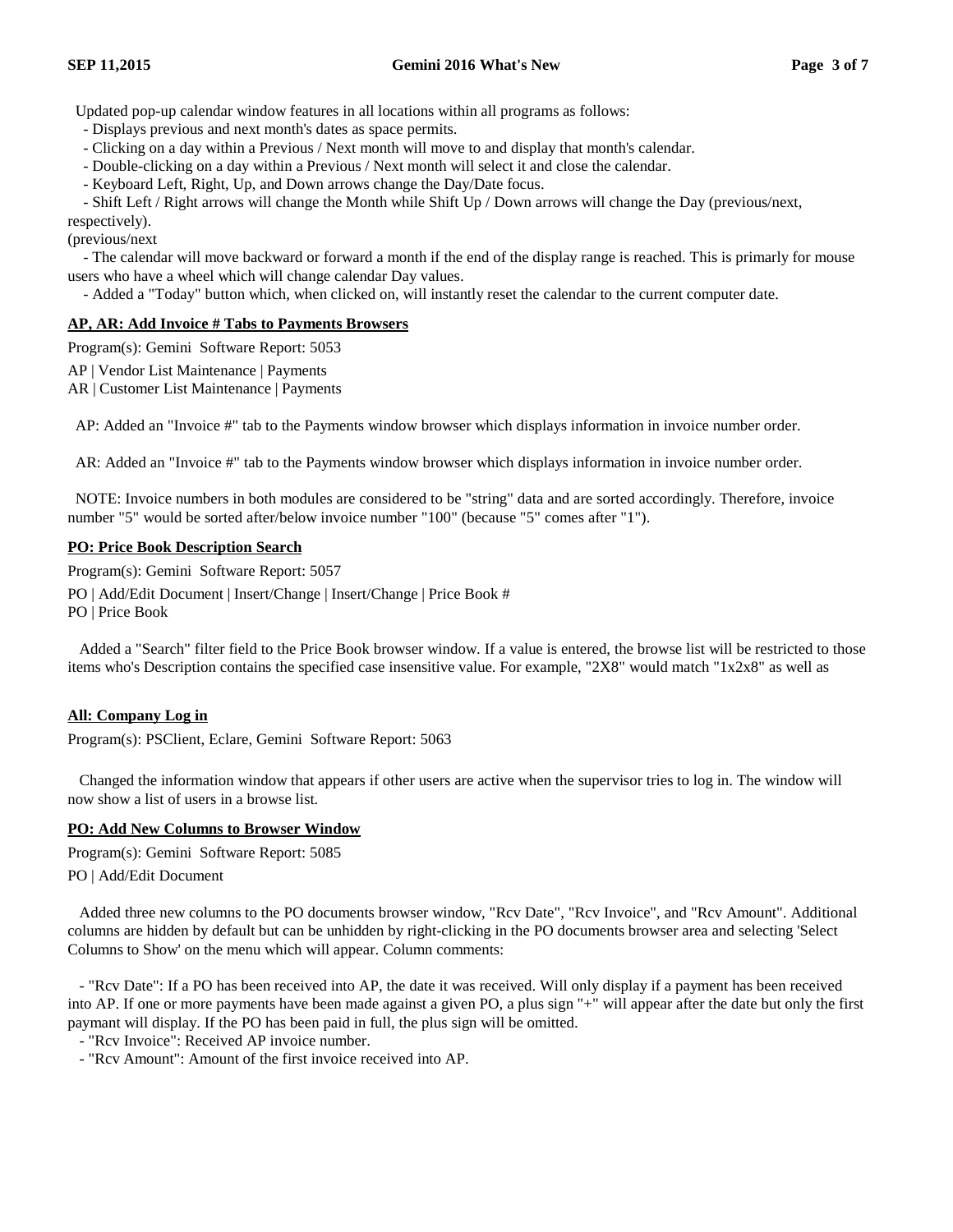### **GL: Job Closeout Accrual**

Program(s): Gemini Software Report: 5088

GL | Job Closeout Accrual

Added a new "Save Worksheet" button which provides the ability to save the Job Accrual Work Sheet "User Amount" information. If there is already a Work Sheet saved for a given job, a prompt will appear asking if the user wants to load it when they select that job.

# **GL, AP: Copy Header Description to Detail Description**

Program(s): Gemini, Other Software Report: 5090

File | Supervisor | Configuration

GL tab: Added a new "Default GL Header Desc to Detail Desc" checkbox. If it is checked and a new Detail line is inserted, information in the Header Description field will automatically be copied to the Detail Description field for subsequent editing if desired. Please note that the Detail Description will be truncated to the first 30 characters of the Header Description (which can subsequently edited if desired).

AP tab: Added a new "Default AP Header Desc to Detail Desc" checkbox. If it is checked and a new Detail line is inserted, information in the Header Description field will automatically be copied to the Detail Description field for subsequent editing if

### **File: Exchange**

Program(s): Gemini Software Report: 5091 File | Exchange | Retrieve Jobs

Added a warning message if the "Update Job Budget" checkbox option on the Retrieve Jobs setup window is checked. The concept is to prevent/protect Gemini jobs that have already been budgeted from being updated/changed when using the Exchange option to import Purchase Orders from Eclare.

### **JC: New Reason Code Report**

Program(s): Gemini Software Report: 5094 JC | Reports

Added a new "Change Order by Reason Code" report. This allows the ability to classify change orders based on the user definable classification. This change also relates to another enhancement which allows the user to group the reason codes. "Reason Codes" are defined and effect both Change Orders and Purchase Orders

### **JC: Lien Waiver Report Enhancement**

Program(s): Gemini Software Report: 5096

AP | Reports | Waiver of Lien Log

Added a new "Job Number" field to the report setup window. If a job number is entered, only waiver log entries for that job will be printed.

### **JC: Change Order Type Numbering**

Program(s): Gemini Software Report: 5098

File | Supervisor | Configuration | JC

JC | Change Orders | Insert/Change

JC | Reports | Change Order Cost Code Summary Report

JC | Reports | Change Order Detail Report

Replaced the JC Change Order Insert button used in previous versions of Gemini with two different insert buttons titled "Insert Customer C/O" and "Insert Administrative C/O". The "Insert Customer C/O" creates Change Orders numbered 001 to 999 while the "Insert Administrative C/O" creates Change Orders numbered 1000 and up (higher starting numbers can be specified by the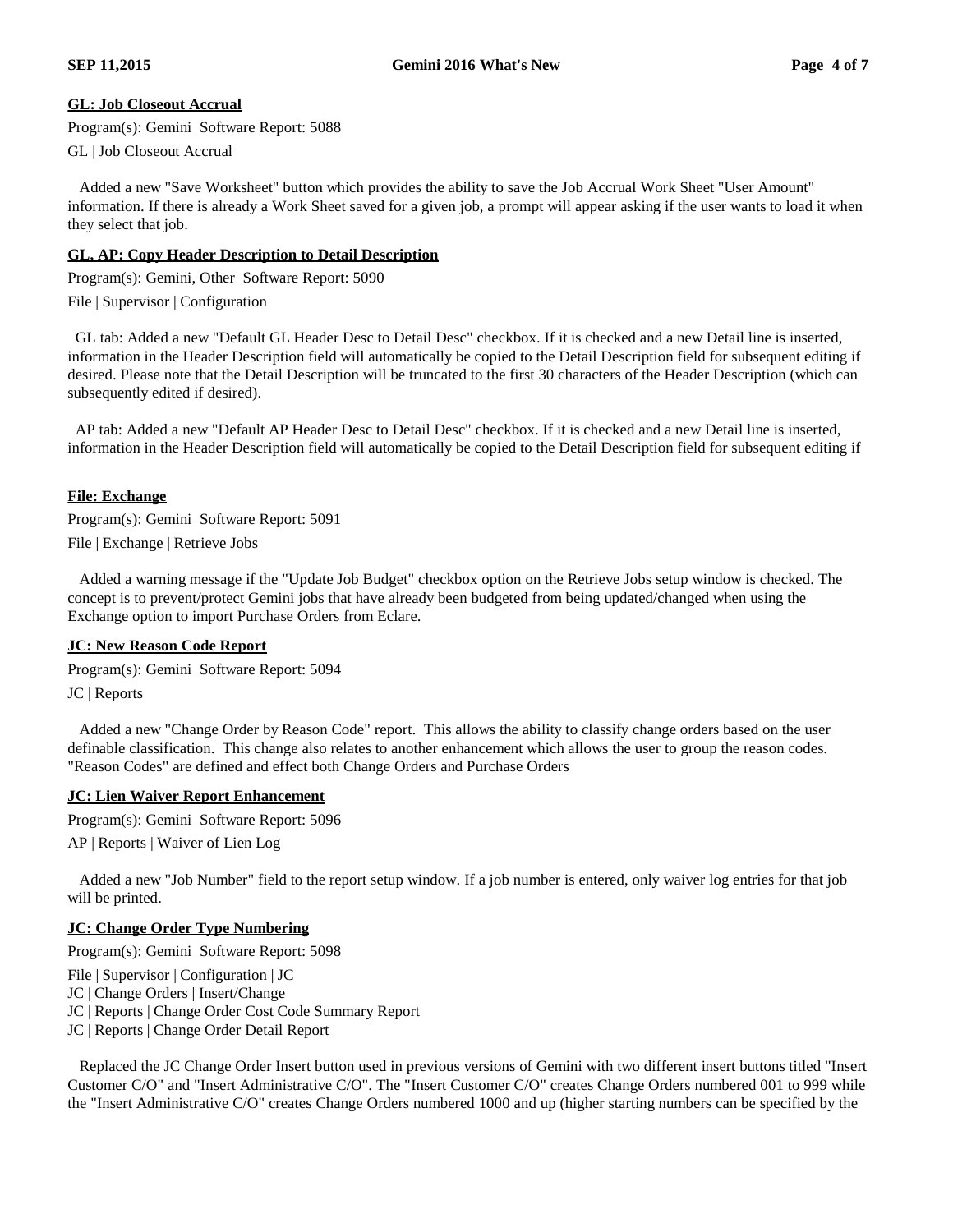A new button has been added to the Change Order entry/edit window which will read either, "Insert Customer C/O" or "Insert Administrative C/O", depending on an existing C/O's type or the "Insert..." option selected. When selected, it causes the Change Order number sequence to automatically change to the new Change Order type numbering.

CONCEPT: The new "Insert Customer C/O" option is relegated to Change Orders created "outside the company" which are signed/accepted by the customer or his/her representative. For example, the customer wants to upgrade from laminate to granite countertops. The "Insert Administrative C/O" is relegated to Change Orders created "inside the company" to deal with 'internal' issues. For example, persons unknown have damaged a finished wall which must be repaired and repainted.

Auto-numbering for both Change Order types are handled as Change Order numbering has been handled in previous versions. When checked, a new "Auto Change Orders uses Administrative Numbers" configuration check box on the JC tab would cause all Automatic Change Orders (including POs) to use the high range of numbers. Otherwise, low range.

A new "C/O Type" pull-down menu option has been added to both the Change Order Cost Code Summary Report and the Change Order Detail Report which allows the user to specify the report C/O output type.

## **JC: Import New Jobs**

Program(s): Gemini Software Report: 5102 File | Supervisor | Data Maint | Master Files Import

Added a new option to import Job headers which conform to the .CSV (Comma Separated Value) file format.

## **All Programs: TxText Editor**

Program(s): PSClient, Eclare, Gemini Software Report: 5106 Eclare and Gemini: File | TxText Maintenance

PSClient: Maintenance | Administraor | Tx Document Maintenance

Updated the TxText Editor "Insert Token" option menu. A new "tabbed" browser menu consolidates tokens into Source groups and makes searching for a given token much easier.

Source group token lists can, effectively, be further reduced by entering text into a new "Search" field and tabbing off, leaving only those tokens that contain matching text in either the "Token" or "Description" columns.

### **JC: Job Closeout List Change**

Program(s): Gemini Software Report: 5107

JC | Job List Maintenance | Insert/Change

JC | Maintenance | Close Out List Maintenance

- JC | Maintenance | Global Update Job
- JC | Reports | Job List
- JC | Reports | More Reports | Job Close Out List

Increased the Job Closeout List ID from two to four numeric characters.

### **ALL: Removed "Send to Google" Backup Functionality**

Program(s): PSClient, Eclare, Gemini Software Report: 5108

Eclare: File | Backup Data File | Supervisor | Program Setup File | Supervisor | Restore Data Gemini, PSClient: File | Backup Company Data File | Supervisor | Configuration File | Supervisor | Restore Company Data

Removed all Google (TM)\* related configuration, backup, and restore functionality from all our programs. Google has changed their authentication interface and it will no longer accept the authentication process used in our programs.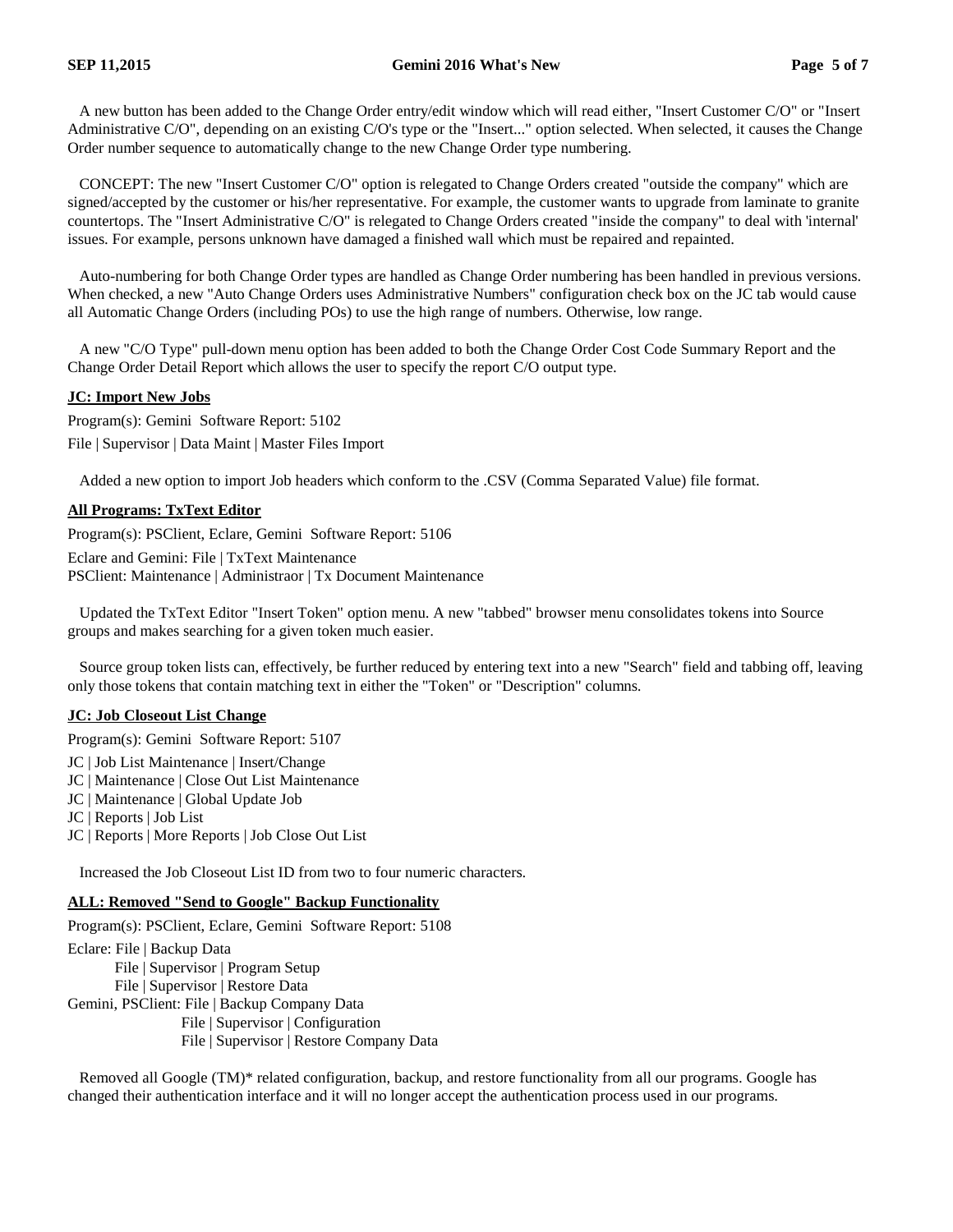There is a "work-around". Users can download Google's Google Drive (TM)\* online storage service application and set up a folder to be synchronized for file upload to "the cloud". Users can then make a backup through their Prosoft program's backup function and save it in the synchronized folder. The Google Drive application will automatically upload/save it to the cloud.

If you need assistance downloading/setting up Google Drive, please access setup information on Google's web site through your internet browser or contact your network or other computer professional for assistance.

\* © 2015 Google Inc. All rights reserved. Google and Google Drive are trademarks of Google Inc.

### **ALL: User Defined Backup Locations**

Program(s): PSClient, Eclare, Gemini Software Report: 5109

Eclare: File | Backup Data File | Supervisor | Restore Data Gemini, PSClient: File | Backup Company Data File | Supervisor | Restore Company Data

Added a new "Predefined Locations" drop-down menu option to the Backup Company Data window. A new "Define" button to the right of the new field allows users to predefine up to five separate backup locations for subsequent selection when creating a backup. When the "Define" button is selected, a new "Backup Data Setup" window will appear.

- "Insert" allows the user to create and define a new backup location. New backup locations consist of two fields:

- A forty character "Location" field allows the user to enter a freestyle backup description (for example, 'Weekly Backup', "My Drive C Backup", and so on).

- The user can either type in the location where the backup is to be saved in the "Folder" field or can click on the ellipsis box to the right of the field and navigate to and save the drive/folder in which the backup is to be saved.

- "Edit" allows the user to change an existing backup Location description or drive/folder.

- "Delete" allows a predefined location to be deleted.

- The backup location in the first line at the top of the list of backup locations is the 'default' backup location and is the one that will appear when the File | Backup... option is selected. Up and Down arrow boxes allow the user to move a given backup location up or down in the list of backup locations to specify the default backup location.

#### NOTES:

In new installations (when version 2016 and later is first installed), since no definitions yet exist, the only location choice is "Default Location" which will backup to the location noted in the "Backup To" field on the Backup Company Data window. Backups should not be saved in your company data folders (...\Prosoft Program Folder\DataNNN (where NNN = company

### **All - EMail Address List**

Program(s): PSClient, Eclare, Gemini, Other Software Report: 5120 Eclare, Gemini, and PSClient: File | E-Mail / FTP Manager

Added a new "Mail List" button to the E-Mail / FTP Manager window which, when selected, allows users to create a list containing multiple email addresses. In order to use the new function, the optional version 2016 (or later) MailPS program must also be installed (see NOTE, below) and must be run at least one time.

- All Mail List names must start with an exclamation mark (!) followed by a Mail List name consisting of up to a maximum of 40 characters. For example, !My Mail List.

- Each email address must be entered on a separate line (Mail List | Insert/Change | Insert)

- There is no limit to the number of email addresses which can be added to the Mail List as long as the total number of email address characters does not exceed 3,000.

- Mail List names (which must include the exclamation mark) can be added to the Vendor's Contacts list and, when an email document is processed, it will be sent to all the email addressees within the Mail List.

- If an email using a given Mail List has been sent and is subsequently viewed using the Show button, a new "+" box will appear to the left of the To, CC, and/or Reply To fields. Clicking on the "+" box will display the list of email addresses within the Mail List.